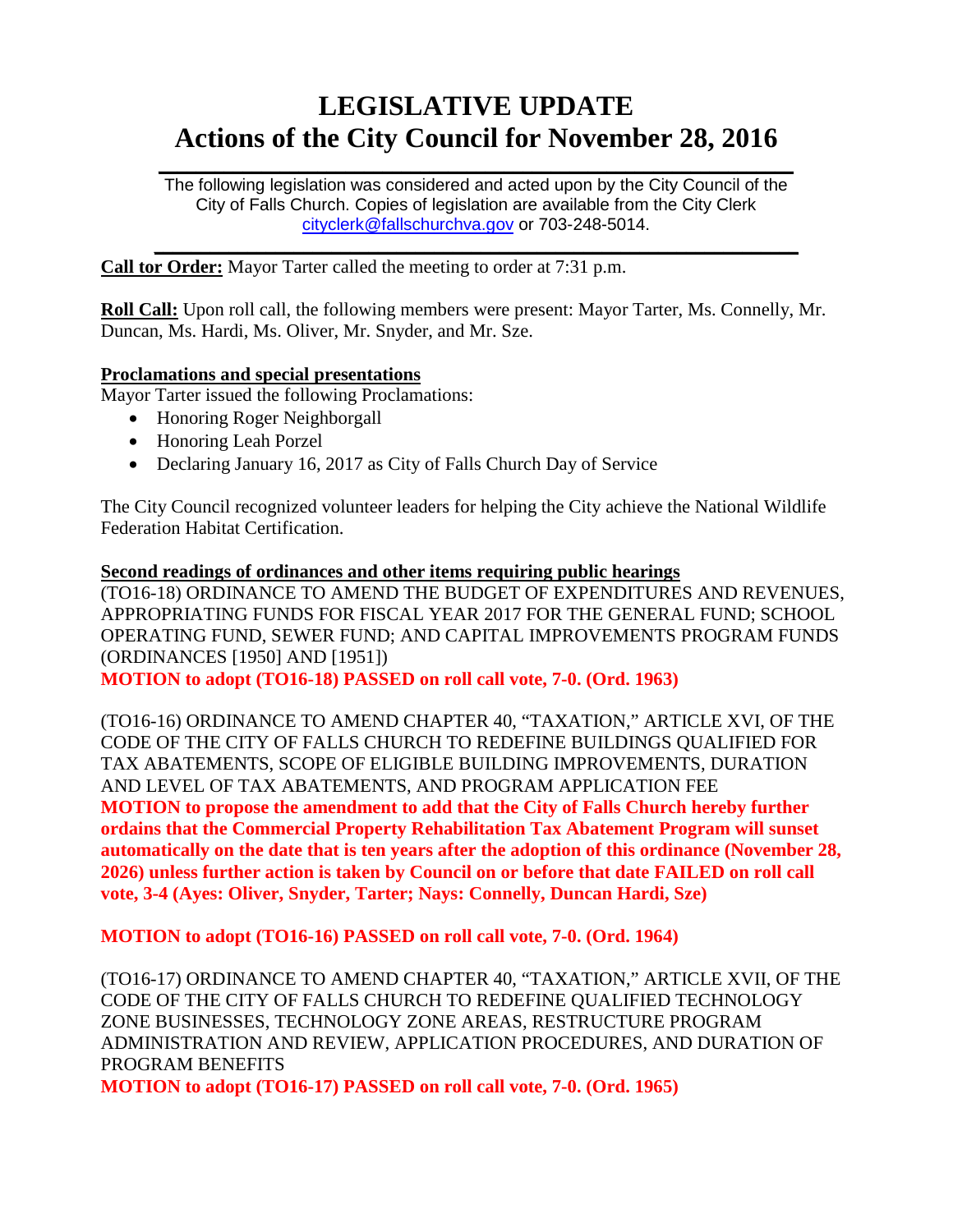#### **Resolutions and first readings of ordinances**

(TO16-19) ORDINANCE TO AMEND CHAPTER 48 "ZONING" TO PROVIDE PROVISIONS FOR SPECIAL EXCEPTIONS TO ALLOW COTTAGE HOUSING DEVELOPMENT IN THE R-1A, LOW DENSITY RESIDENTIAL ZONING DISTRICT

**MOTION for approval of (TO16-19) on first reading; refer to the Housing Commission, Human Services Advisory Council, and Planning Commission for comments; schedule second reading and public hearing for January 23, 2017; and advertise the same according to law and that along with this resolution would be the minutes of this meeting relating to this subject matter so that the questions raised will be before those boards and commissions as they review this ordinance, PASSED on roll call vote, 6-1 (Nay: Tarter)**

**MOTION to refer (TO16-19) to all boards and commissions PASSED on roll call vote, 7-0.**

#### **Consent items**

(TR16-49) RESOLUTION TO ADOPT FY2018 FUNDING RECOMMENDATIONS FOR COMMUNITY DEVELOPMENT BLOCK GRANT (CDBG) AND HOME INVESTMENT PARTNERSHIPS PROGRAM (HOME) FUNDS (Res. 2016-44)

AUTHORIZE THE CITY MANAGER TO AMEND THE CONTRACT WITH DAVENPORT & COMPANY FOR FINANCIAL ADVISORY SERVICES IN AN AMOUNT NOT TO EXCEED \$300,000.

AUTHORIZE THE CITY MANAGER TO EXECUTE THE CONTRACT WITH BOGDAHN CONSULTING, LLC FOR PENSION AND OTHER INVESTMENT CONSULTING SERVICES IN AN AMOUNT NOT TO EXCEED \$300,000.

## APPOINTMENTS:

- A. New Appointment: Jon Ward Environmental Sustainability Council (03/01/15) 02/28/18 (Unexpired Term)
- B. New Appointment: Ross Litkenhous Board of Zoning Appeals 01/01/17 12/31/20
- C. New Appointment: D. Patrick Sprouse Board of Zoning Appeals 01/01/17 12/31/20
- D. New Appointment: John Misleh Board of Zoning Appeals (01/01/14) 12/31/17 (alternate) (Unexpired Term)
- E. New Appointment: Tim Stevens Planning Commission 01/01/17 12/31/20
- F. New Appointment: Brent Krasner Planning Commission 01/01/17 12/31/20
- G. Reappointment: Russell Wodiska Planning Commission 01/01/17 12/31/20
- H. Reappointment: Andy Rankin Planning Commission 01/01/17 12/31/20
- I. Reappointment: Brian Williams Economic Development Authority 12/01/16 11/30/20
- J. Reappointment: Michael Novotny Economic Development Authority 12/01/16 11/30/20
- K. Reappointment: Shirley Connuck Towing Advisory Board 12/01/16 11/30/19
- L. Reappointment: Roy Jones III Board of Zoning Appeals 01/01/17 12/31/20
- M. Reappointment: Alex Boston Northern Virginia Juvenile Detention Commission 01/01/17 12/31/19

## **MOTION to adopt items on the consent agenda PASSED on voice vote, 6-0 with Mr. Snyder abstaining from the vote because he wished to abstain from voting on Appointments B, C, D, E, F, G, H, and L.**